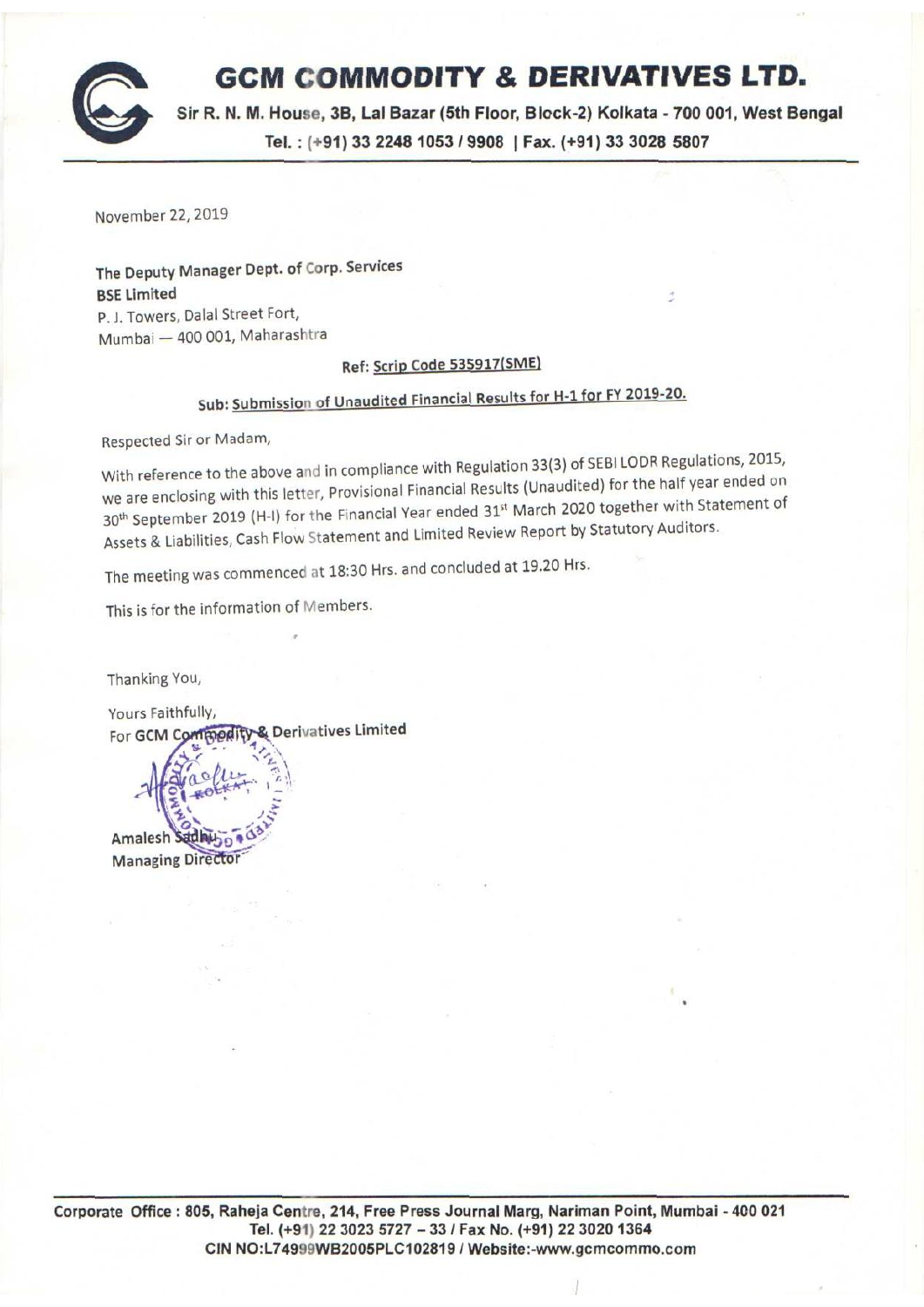Limited Review Report on Unaudited Half yearly Financial Results and Unaudited year to date results Pursuant to the Regulation 33 and 52 of the SEBI (Listing Obligations and Disclosure Requirements) Regulations, 2015

### To The Board of Directors of M/S GCM COMMODITY & DERIVATIVES LIMITED

We have reviewed the accompanying statement of unaudited financial Results of M/S GCM COMMODITY & DERIVATIVES LIMITED ('the Company') for the half year ended 30<sup>th</sup> September, 2019 and year to date results for the period from  $1<sup>st</sup>$  April 2019 to 30<sup>th</sup> September 2019 attached herewith, being submitted by the Company pursuant to the requirement of Regulation 32 *I* 52 of the SEBI (Listing Obligations and Disclosure Requirements) Regulations, 2015, as amended (the "Listing Regulations'). Attention is drawn to the fact that the Statement of cash flows for the corresponding period from April 1, 2018 to September 30, 2018, as reported in these unaudited financial results have been approved by the Board of Directors of the Company but have not been subjected to review

This Statement which is the responsibility of the Company's Management and approved by the Board of Directors, has been prepared in accordance with the recognition and measurement principles laid down in Indian Accounting Standard 34 "Interim Financial Reporting" ("Ind AS 34"), prescribed under Section 133 of the Companies Act, 2013 read with relevant rules issued thereunder and other accounting principles generally accepted in India. Our responsibility is to issue a report on the Statement based on our review.

We conducted our review of the Statement in accordance with the Standard on Review Engagements (SRE) 2410 'Review of Interim Financial Information Performed by the Independent Auditor of the Entity', issued by the Institute of Chartered Accountants of India. This Standard requires that we plan and perform the review to obtain moderate assurance as to whether the Statement is free of material misstatement. A review is limited primarily to inquiries of Company personnel and analytical procedures applied to financial data and thus provide less assurance than an audit. We have not performed an audit and, accordingly, we do not express an audit opinion

Based on our review conducted as stated above, nothing has come to our attention that causes us to believe that the accompanying Statement, prepared in accordance with the aforesaid Indian Accounting Standard and other accounting principles generally accepted in India, has not disclosed the information required to be disclosed in terms of Regulation 33 of the SEBI (Listing Obligations and Disclosure Requirements) Regulations, 2015 including the manner in which it is to be disclosed, or that it contains any material misstatement

> For Maheshwari & Co. **Chartered Accountants** Firm Registration No.105834W

K K Maloo Partner Membership No.075872 UDIN· 19075872AAAAIX3508



Place: Mumbai Date: 22<sup>th</sup> November, 2019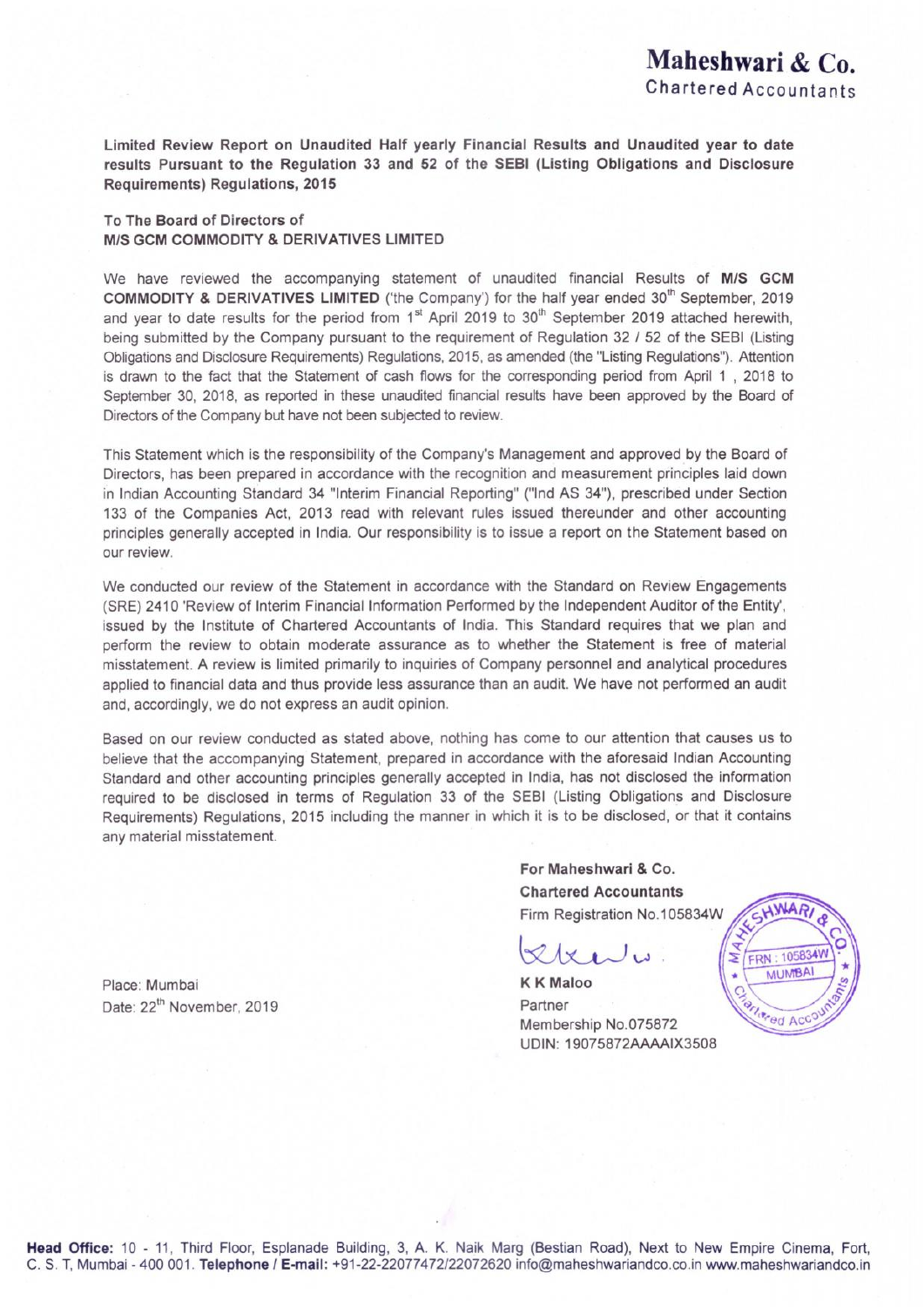#### **GCM COMMODITY & DERIVATIVES LIMITED**

#### Statement of Un-Audited Result for the Six Months ended September 30, 2019

| Particulars                                                                          |                  | Un-Audited |               |                     |
|--------------------------------------------------------------------------------------|------------------|------------|---------------|---------------------|
|                                                                                      | <b>Half</b> Year | Preceding  | Corresponding | <b>Year to Date</b> |
|                                                                                      | Ended            | half Year  | Half Year     | figures ended       |
|                                                                                      |                  | Ended      | Ended         |                     |
|                                                                                      | 30-09-2019       | 31-03-2019 | 30-09-2018    | 31-03-2019          |
| Revenue from operations                                                              |                  |            | (57.333)      |                     |
| Other income                                                                         | 0.376            | 0.120      | (19.818)      | 0.358               |
| Total Revenue (A)                                                                    | 0.376            | 0.120      | (77.151)      | 0.358               |
| <b>Expenses:</b>                                                                     |                  |            |               |                     |
| Purchase of Traded Goods                                                             |                  | (1.580)    |               | 55.747              |
| Changes in inventories of traded goods                                               | (0.216)          | (3.690)    | (2.062)       | (5.749)             |
| Employee benefits expense                                                            | 7.996            | 8.550      | 7.721         | 16.271              |
| Depreciation and amortisation expense                                                | 0.084            | 0.170      |               | 0.335               |
| Finance cost                                                                         |                  |            | 0.167         |                     |
| Other expenses                                                                       | 14.313           | 11.770     | 3.936         | 35.760              |
| Total expenses (B)                                                                   | 22.177           | 15.220     | 9.762         | 102.365             |
| Profit before tax                                                                    | (21.801)         | (15.100)   | (86.913)      | (102.007)           |
| Tax expense:                                                                         |                  |            |               |                     |
| - Current tax                                                                        |                  |            |               |                     |
| - Deferred tax                                                                       | 0.013            | (0.887)    |               | (0.887)             |
|                                                                                      | 0.013            | (0.887)    | u             | (0.887)             |
| Profit for the year                                                                  | (21.815)         | (14.213)   | (86.913)      | (101.120)           |
| Other Comprehensive Income/(Loss)                                                    |                  |            |               |                     |
| Fair value changes on Equity Instruments carried at fair value through<br>OCI:       | (0.817)          | (6.200)    | (1.560)       | (7.762)             |
| Tax impact of items that will not be reclassified to statement of profit<br>and loss | 0.212            | 2.020      |               | 2.018               |
| Total comprehensive income for the year                                              | (22.419)         | (18.393)   | (88.473)      | (106.864)           |
| Paid-up Equity Share Capital (Face Value of Rs. 10/- each)<br><b>Other Equity</b>    |                  |            |               |                     |
| Earnings per equity share                                                            |                  |            |               |                     |
| $(1)$ Basic                                                                          | (0.294)          |            | (1.191)       | (0.000)             |
| (2) Diluted                                                                          | (0.294)          |            | (1.191)       | (0.000)             |
| Nominal value of equity shares                                                       |                  |            |               |                     |

Notes:

As per Indian Accounting Standard (IndAS) 108 "Operating Segment", the Company's business falls within a single business Segment thus 1 Segmental Report for the Half year is not applicable to the Company.

Above Results were reviewed and recommended by Audit Committee taken on record by Board of Directors in their Meeting held on November 22,  $\overline{2}$ 2019.

The Statutory Auditors have carried Limited Review for above Financial Results.  $\ddot{\mathcal{L}}$ 

4 Previous period figure has been regrouped /rearranged wherever necessary. to correspond with the current period / year classification disclosures.

Fair value measurement of contracts outstanding will be done at the end of the financial year.  $\leq$ 

This statement has been prepared in accordance with the Companies (Indian Accounting Standards) Rules, 2015 (Ind-AS) 34, Interim Financial 6 Reporting prescribed under Section 133 of the Companies Act, 2013, read with rule 3 of the Companies (Indian Accounting Standard) Rules, 2015 and Companies (Indian Accounting Standard) Accounting Rules, 2016.

The Company has adopted Ind As 116 "Leases" as notified by Ministry of Corporate Affairs effective from 1st April, 2019 and its application did not  $\overline{7}$ have any material impact on the financial results including the retained earnings as at 1st April 2019.

Place Kolkata

November 22, 2019 Date



For GCM Commodity & Derivatives Limited  $Sd$ 

Amalesh Sadhu Managing Direcotr

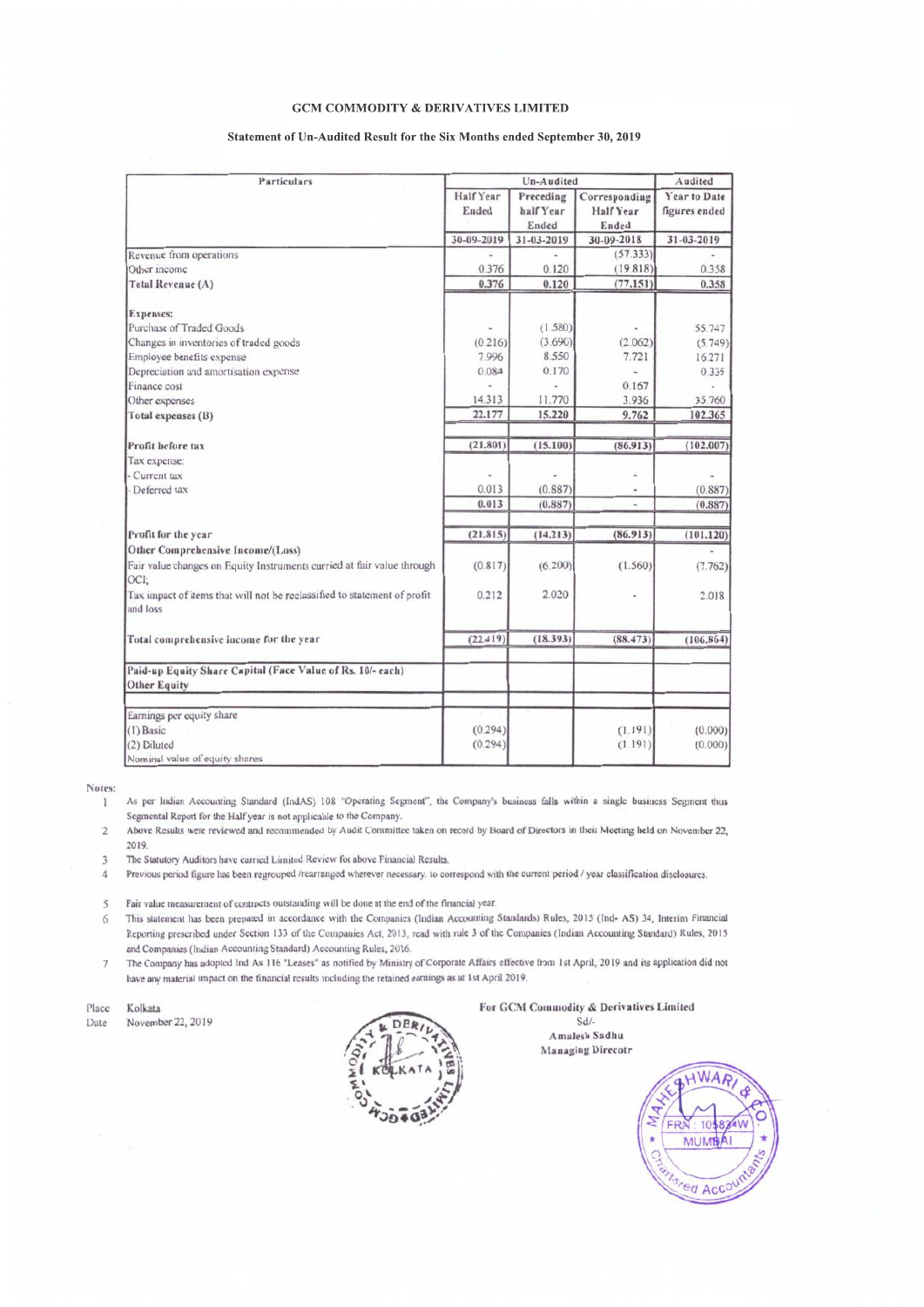### GCM COMMODITY & DERIVATIVES LIMITED Balance sheet as at 30 September 2019

|                                           |                      | (IN Lacs)     |  |
|-------------------------------------------|----------------------|---------------|--|
|                                           | For the Period Ended |               |  |
|                                           | As at                | As at         |  |
| Particulars                               | 30 Sep 2019          | 31 March 2019 |  |
|                                           | (Rs.)                | (Rs.)         |  |
|                                           | Un - Audited         | Audited       |  |
| <b>I. ASSETS</b>                          |                      |               |  |
| Non-current assets                        |                      |               |  |
| Property, Plant and Equipment             | 0.296                | 0.380         |  |
| <b>Investment Property</b>                | 370.206              | 370.206       |  |
| <b>Financial Assets</b>                   |                      |               |  |
| (i) Investments                           | 381.094              | 381.911       |  |
| Deferred tax Assets (Net)                 | 2.772                | 2.573         |  |
| Income Asset Tax (Net)                    | 0.763                | 5.035         |  |
| <b>Total Non-current assets</b>           | 755.130              | 760.104       |  |
| <b>Current assets</b>                     |                      |               |  |
| Inventories                               | 34.927               | 34.711        |  |
| <b>Financial Assets</b>                   |                      |               |  |
| (i) Trade receivables                     | 1593.588             | 1602.005      |  |
| (ii) Cash and cash equivalents            | 23.144               | 16.415        |  |
| (iii) Bank balances other than (ii) above | 0.074                | 0.074         |  |
| (v) Other financial assets                | 3.267                | 3.307         |  |
| Other current assets                      | 155,700              | 173.373       |  |
| <b>Total Current Assets</b>               | 1810.699             | 1829.886      |  |
| <b>Total Assets</b>                       | 2565.829             | 2589.990      |  |
| <b>II. EQUITY AND LIABILITIES</b>         |                      |               |  |
| Equity                                    |                      |               |  |
| a) Equity Share Capital                   | 742.700              | 742.700       |  |
| b) Other Equity                           | 702.461              | 724.880       |  |
| <b>Total Equity</b>                       | 1445.161             | 1467.580      |  |
| <b>Current liabilities</b>                |                      |               |  |
| <b>Financial Liabilities</b>              |                      |               |  |
| (i) Trade payables                        | 6.800                | 0.000         |  |
| (ii) Other financial liabilities          | 1111.086             | 1119.503      |  |
| Other current liabilities                 | 2.783                | 2.906         |  |
| <b>Total current liabilities</b>          | 1120.668             | 1122.410      |  |
| <b>Total Liabilities</b>                  | 1120.668             | 1122.410      |  |
| <b>Total Equity and Liabilities</b>       | 2565.829             | 2589.990      |  |
|                                           |                      |               |  |